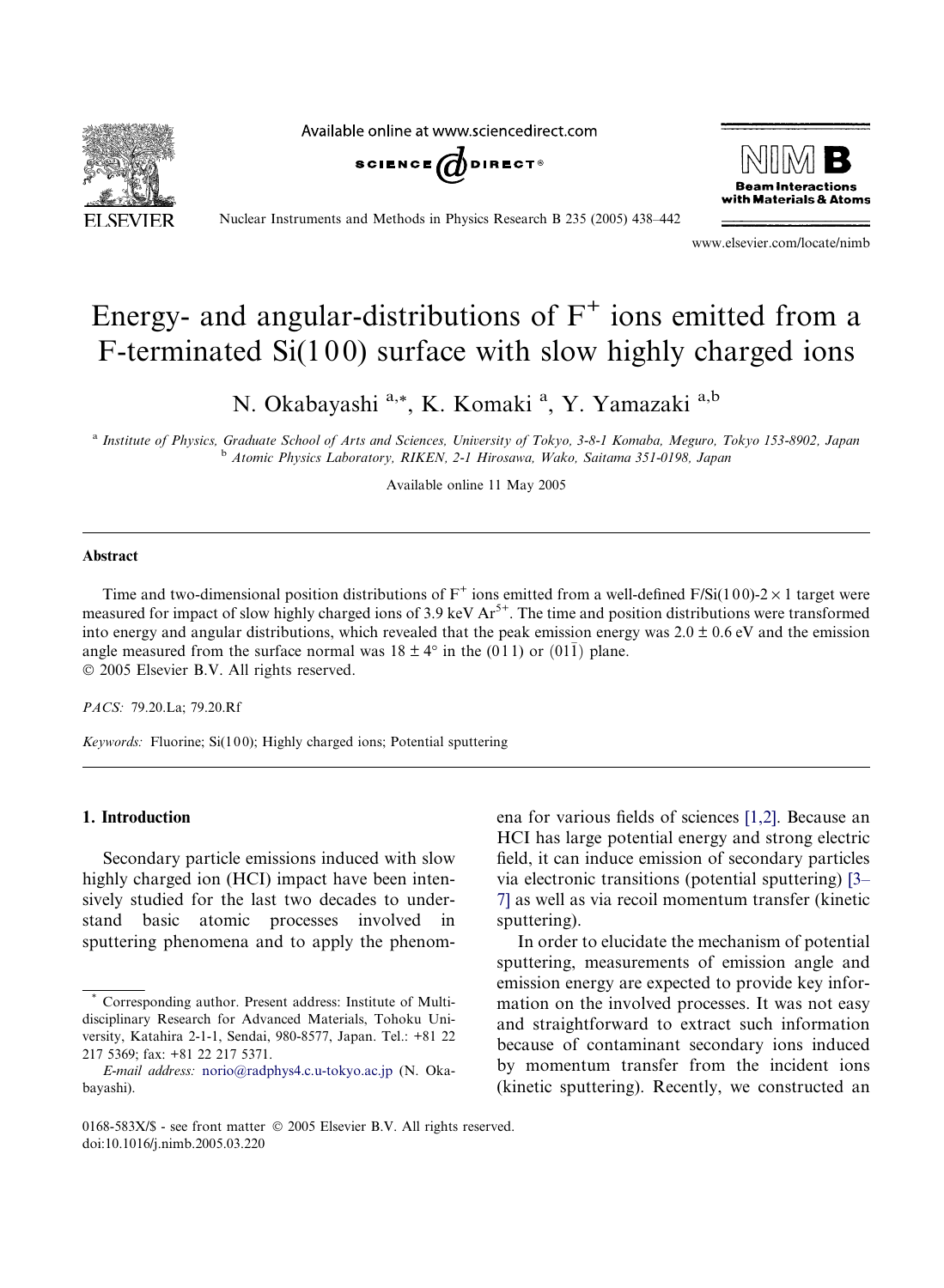<span id="page-1-0"></span>experimental setup with a two-dimensional position sensitive detector (2D-PSD) having good time resolution ( $\approx$ ns) [\[6\]](#page-4-0), by which mass resolved angular- and energy-distributions could be obtained.

In the present paper, we report the first result of the energy- and angular-distributions of  $F^+$  ions emitted from a well-defined  $F/Si(100)-2\times 1$  surface bombarded with 3.9 keV  $Ar^{5+}$  ions. The transform scheme and analysis procedures are discussed in detail.

#### 2. Experimental setup and data analysis

Fig. 1 shows a schematic drawing of the secondary ion detection system. HCIs were extracted from a mini-EBIS [\[8\],](#page-4-0) charge-state selected with a Wien-filter, periodically swept with a deflector to form a 50 kHz pulse train, 50 ns wide, and guided into a target chamber. When a pulsed HCI beam impacts on the surface, some constituents of the



Fig. 1. Schematic drawing of the secondary ion detection system.

target are emitted as secondary particles. Positively charged secondary ions are accelerated normal to the surface by the electric field applied between the target and the grounded mesh (the spacing is  $l_1$ ). After the mesh, secondary ions travel in the field free region (the length is  $l_2$ ) and finally impinge on the two-dimensional position sensitive detector (2D-PSD). The 2D-PSD provides information on 2D-position  $(X \text{ and } Y)$  and time of flight (TOF,  $t$ ) of each secondary ion. The position and time signals are digitized and accumulated as a three-dimensional distribution,  $n(X, Y, t)$ .

Three components of the momentum,  $(P_x, P_y, P_z)$ , and the energy, polar angle and azimuthal angle,  $(E, \theta, \phi)$ , of the emitted ion are calculated from  $(X, Y, t)$ . The TOF is given by

$$
t = \sqrt{2m} \left( \frac{\sqrt{qV_t + P_z^2/2m} - \sqrt{P_z^2/2m}}{qV_t} l_1 + \frac{1}{2\sqrt{qV_t + P_z^2/2m}} l_2 \right),
$$
 (1)

as a function of the longitudinal momentum  $P_z$ , where  $V_t$  is the target bias, m and q are the mass and charge of secondary ion, respectively. The lateral momenta,  $P_x$  and  $P_y$ , are given by

$$
P_x = mX/t,
$$
  
\n
$$
P_y = mY/t.
$$
\n(2)

The 3D-momenta are converted to the energy  $E$ , polar angle  $\theta$  and azimuthal angle  $\phi$  by

$$
E = \left(P_x^2 + P_y^2 + P_z^2\right)/2m,
$$
  
\n
$$
\theta = \arctan\left(P_z/\sqrt{P_x^2 + P_y^2}\right),
$$
  
\n
$$
\phi = \arctan(P_y/P_x).
$$
\n(3)

Employing Eqs.  $(1)$ – $(3)$ ,  $n(X, Y, t)$  can be converted to  $h(E, \theta, \phi; m)$  for the specified ion mass, m, by

$$
n(X, Y, t) \cdot dt \cdot dX \cdot dY
$$
  
=  $h(E, \theta, \phi; m) \cdot \sin \theta \cdot d\theta \cdot d\phi \cdot dE.$  (4)

The 2D-positional distribution in the TOF range from  $t_i$  to  $t_f$ ,  $f(X, Y; t_i, t_f)$ , and the TOF distribution,  $g(t)$ , are derived from the  $n(X, Y, t)$  using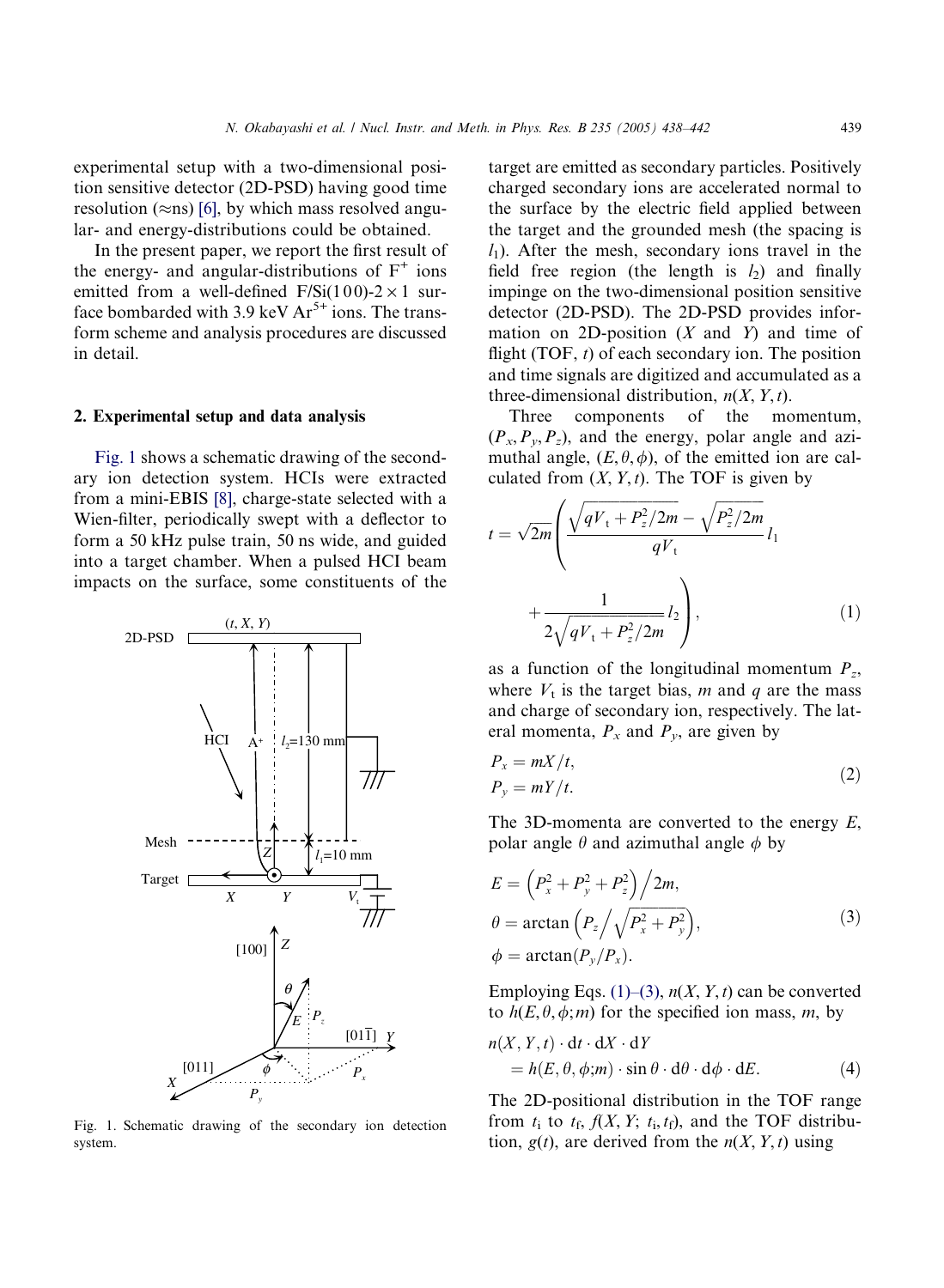<span id="page-2-0"></span>
$$
f(X, Y; t_i, t_f) = \int_{t_i}^{t_f} n(X, Y, t) \cdot dt,
$$
  

$$
g(t) = \iint n(X, Y, t) \cdot dY \cdot dY.
$$
 (5)

The energy distribution,  $p(E)$ , and the angular distribution,  $r(\theta,\phi)$ , are derived from the  $h(E,\theta,\phi;m)$ using

$$
p(E) = \iint h(E, \theta, \phi; m) \cdot \sin \theta \cdot d\theta \cdot d\phi,
$$
  

$$
r(\theta, \phi) = \int h(E, \theta, \phi; m) \cdot dE.
$$
 (6)

Errors transferred to the 3D-momenta from those in the TOF,  $\Delta t$ , and in the positions,  $\Delta X$  and  $\Delta Y$ , are given by

$$
\Delta P_z = \sqrt{\frac{8qm}{P_z^2} \left( \left( \frac{2}{\sqrt{V_t + E_z}} - \frac{2}{\sqrt{E_z}} \right) \frac{l_1}{V_t} - \frac{1}{(V_t + E_z)^{2/3}} l_2 \right)^{-1} \Delta t, \qquad (7)
$$

$$
\Delta P_x = \sqrt{(P_x \cdot \Delta X/X)^2 + (P_x \cdot \Delta t/t)^2},
$$

$$
\Delta P_y = \sqrt{(P_y \cdot \Delta Y/Y)^2 + (P_y \cdot \Delta t/t)^2},
$$

where  $E_z = P_z^2/2m$ , and errors transferred to energy,  $\Delta E$ , and polar angle,  $\Delta \theta$ , are given by

$$
\Delta E = \sqrt{(P_x \cdot \Delta P_x)^2 + (P_y \cdot \Delta P_y)^2 + (P_z \cdot \Delta P_z)^2 / m},
$$
  
\n
$$
\Delta \theta = \sqrt{\left(\frac{1}{1 + (P_r/P_z)^2} \frac{P_x \cdot \Delta P_x + P_y \cdot \Delta P_y}{P_r \cdot P_z}\right)^2 + \left(\frac{1}{1 + (P_r/P_z)^2} \frac{P_r \cdot \Delta P_z}{P_z^2}\right)^2},
$$
\n(8)

where  $P_r =$  $\sqrt{P_x^2 + P_y^2}$  $\overline{a}$ .

### 3. Results and discussion

A three-dimensional distribution,  $n(X, Y, t)$ , which consists of  $\approx 10^6$  events, was accumulated for  $F^+$  and  $Si^+$  emitted from the  $F/Si(100)-2\times 1$ surface irradiated by 3.9 keV  $Ar^{5+}$  ions incident at  $30^{\circ}$  with respect to the surface normal. [Fig.](#page-3-0) [2](#page-3-0)(a) shows an example of the TOF spectrum, where the time range is selected for  $F^+$  and  $Si^+$  ions. It is seen that the  $Si<sup>+</sup>$  peak, skewing to shorter flight time, is distributed over more than  $2 \mu s$ . On the

other hand, the F<sup>+</sup> peak at 3.9 µs extends from  $t_2$ to  $t_3$  ( $\tau = t_3 - t_2 \approx 0.2 \,\mu s$ ). Considering the pulse width of the HCI beam is 50 ns, the intrinsic TOF distribution of  $F^+$  ions is estimated to be 90 ns full width at half maximum. [Fig. 2\(](#page-3-0)b) shows  $f(X, Y; t_2, t_3)$ , the 2D-positional distribution of ions in the TOF range from  $t_2$  to  $t_3$  depicted in [Fig. 2](#page-3-0)(a). As is seen in [Fig. 2](#page-3-0)(a),  $f(X, Y; t_2, t_3)$  consists not only of  $F^+$  ions but also of  $Si^+$  ions, i.e.

$$
f(X, Y; t_2, t_3) = f_{\mathbf{F}}(X, Y; t_2, t_3) + f_{\mathbf{Si}}(X, Y; t_2, t_3).
$$
\n(9)

In order to evaluate  $f_{\text{Si}}(X, Y; t_2, t_3)$ , we assume

$$
f_{\text{Si}}(X, Y; t_2, t_3) \approx f(X, Y; t_1, t_2)/2 + f(X, Y; t_3, t_4)/2,
$$
\n(10)

where  $t_2 - t_1 = t_4 - t_3 = \tau$ . [Fig. 2](#page-3-0)(c) and (d) shows  $f(X, Y; t_1, t_2)$  and  $f(X, Y; t_3, t_4)$ , respectively, and [Fig. 2\(](#page-3-0)e) shows resultant  $f_F(X, Y; t_2, t_3)$ , i.e.

$$
f_{\mathcal{F}}(X, Y; t_2, t_3) \approx f(X, Y; t_2, t_3) - f(X, Y; t_1, t_2)/2 - f(X, Y; t_3, t_4)/2.
$$
\n(11)

As is seen, the four-peak structure indicated in [Fig.](#page-3-0) [2\(](#page-3-0)b) shows up clearly in [Fig. 2\(](#page-3-0)e) with each peak at 7 mm from the center along the crystallographic directions of the  $Si(100)$  surface, i.e. [011] and  $[01\bar{1}]$ , which corresponds to the direction of F–Si bond on  $Si(100)$  surface [\[9\]](#page-4-0). Considering that the spot size of the incoming HCI is 2 mm in diameter, the intrinsic distribution width of the  $F^+$  ions is estimated to be 9 mm full width at half maximum.

The  $(E, \theta, \phi)$  distribution of ions detected in the TOF range from  $t_i$  to  $t_f$ , assuming the mass is  $m$ , is denoted as  $h(E, \theta, \phi; t_i, t_f, m)$ . The calculated  $(E, \theta, \phi)$  distribution for the blue colored area in [Fig. 2](#page-3-0)(a) is decomposed into two components originating from  $F^+$  and  $Si^+$ , as follows:

$$
h(E, \theta, \phi; t_2, t_3, 19)
$$
  
=  $h_F(E, \theta, \phi; t_2, t_3, 19) + h_{Si}(E, \theta, \phi; t_2, t_3, 19).$  (12)

The  $h_{\text{Si}}(E, \theta, \phi; t_2, t_3, 19)$  was evaluated by

$$
h_{\text{Si}}(E, \theta, \phi; t_2, t_3, 19)
$$
  
\n
$$
\approx h'(E, \theta, \phi; t_1, t_2, 19)/2 + h''(E, \theta, \phi; t_3, t_4, 19)/2,
$$
\n(13)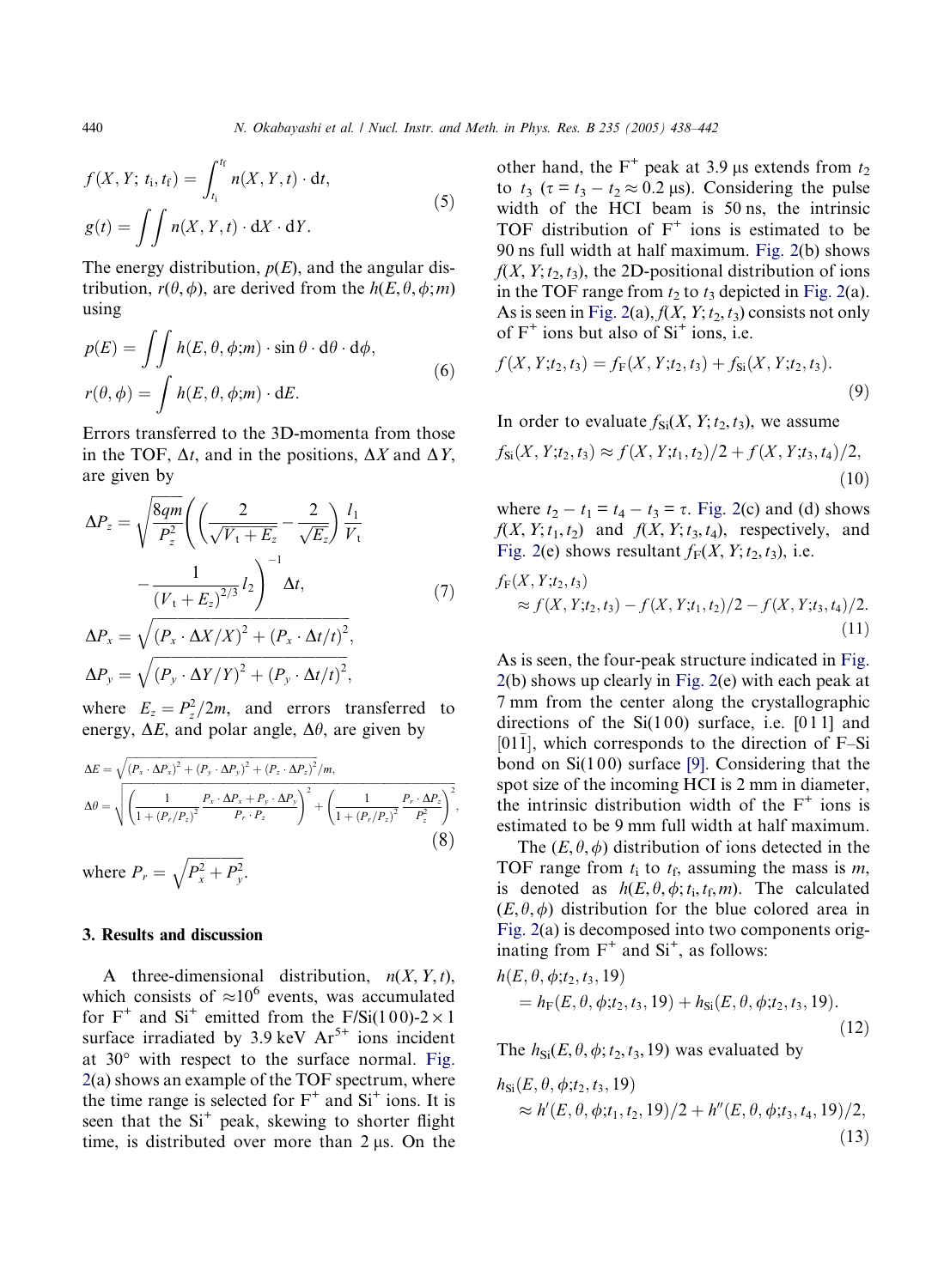<span id="page-3-0"></span>

Fig. 2. (a) An example of TOF spectrum of  $F^+$  and  $Si^+$  emitted from the F/Si(100)-2 × 1 surface irradiated by 3.9 keV  $Ar^{5+}$ ions. (b)–(d) 2D-positional distributions of secondary ions:  $f(X, Y; t_2, t_3)$ ,  $f(X, Y; t_1, t_2)$ ,  $f(X, Y; t_3, t_4)$ , and  $f_F(X, Y; t_2, t_3)$ , respectively.

where  $h'(E, \theta, \phi; t_1, t_2, 19)$  and  $h''(E, \theta, \phi; t_3, t_4, 19)$ mean that the origin of the times are shifted by  $-\tau$  and  $+\tau$ , respectively, when t is converted into  $P_z$  with Eq. [\(1\).](#page-1-0)

Fig. 3(a) and (b) shows normalized energy- and angular-distributions of  $F^+$  ions, respectively. It is seen that the energy distribution has a peak around 2.0 eV and the polar angle distribu-



Fig. 3. (a) The energy distribution and (b) the angular distribution of  $F^+$  ions emitted from the F/Si(100)-2  $\times$  1 surface irradiated by 3.9 keV  $Ar^{5+}$  ions.

tion has a peak around  $18^\circ$ . It is noted that the latter value is close to a theoretical prediction, 23 [\[10\]](#page-4-0).

Most probable values of the energy and polar angle may correspond to most probable 3D momenta:  $P_x = 28$  (0) a.u.,  $P_y = 0$  (28) a.u. and  $P_z = 70$  a.u.. Substituting  $t = 3.9$  µs,  $X(Y) =$ 7 mm,  $P_z = 70$  a.u., and  $P_x$  ( $P_y$ ) = 28 a.u. into Eq. [\(7\)](#page-2-0), the 3D-momenta including errors are estimated to be  $P_z = 70 \pm 11$  a.u. and  $P_x$  ( $P_y$ ) = 28  $\pm$ 2 a.u., respectively, assuming the ambiguity of the time and position are  $\Delta t \approx 15$  ns and  $\Delta X$  $(\Delta Y) \approx 0.5$  mm, respectively. Accordingly, substituting  $P_x = 28$  (0) a.u.,  $P_y = 0$  (28) a.u.,  $P_z =$ 70 a.u.,  $\Delta P_z = 11$  a.u., and  $\Delta P_x$  ( $P_y$ ) = 2 a.u. into Eq. [\(8\),](#page-2-0) the emission energy and polar angle including errors are estimated to be  $E =$  $2.0 \pm 0.6$  eV and  $\theta = 18 \pm 4^{\circ}$ , respectively.

#### Acknowledgements

We are deeply indebted to K. Ueda, T. Komeda and S. Fukatsu for their various advices, particularly on the sample preparation. Thanks are also